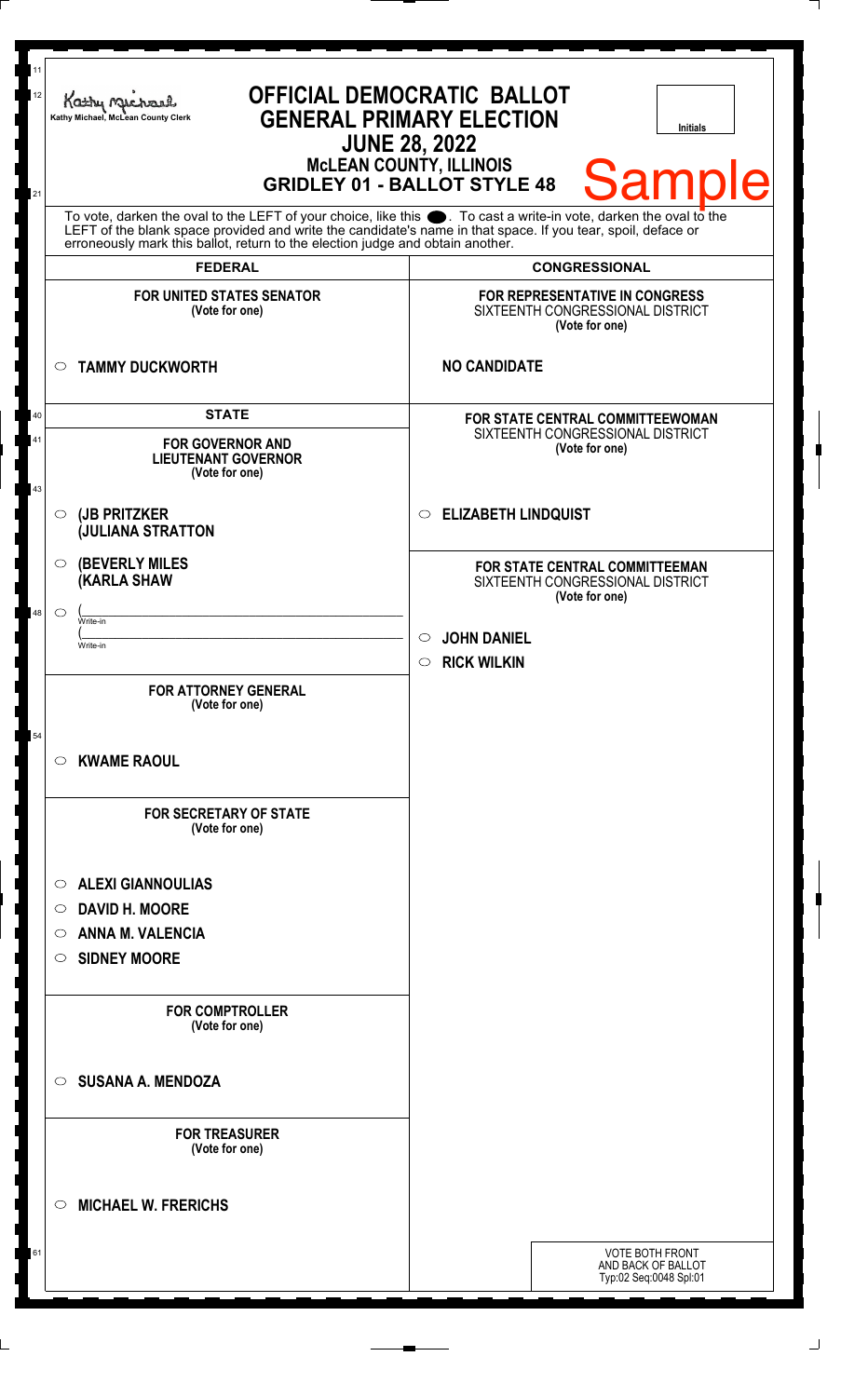| <b>OFFICIAL DEMOCRATIC BALLOT - GENERAL PRIMARY ELECTION - JUNE 28, 2022</b>                                               |                                                                                                                                     |  |  |  |  |
|----------------------------------------------------------------------------------------------------------------------------|-------------------------------------------------------------------------------------------------------------------------------------|--|--|--|--|
| <b>LEGISLATIVE</b>                                                                                                         | <b>JUDICIAL</b>                                                                                                                     |  |  |  |  |
| <b>FOR STATE SENATOR</b><br>FIFTY-THIRD LEGISLATIVE DISTRICT<br>(Vote for one)                                             | FOR JUDGE OF THE CIRCUIT COURT<br>ELEVENTH JUDICIAL CIRCUIT<br>(To fill the vacancy of the Hon. Scott Drazewski)<br>(Vote for one)  |  |  |  |  |
| <b>NO CANDIDATE</b>                                                                                                        |                                                                                                                                     |  |  |  |  |
|                                                                                                                            | <b>NO CANDIDATE</b>                                                                                                                 |  |  |  |  |
| <b>REPRESENTATIVE</b>                                                                                                      |                                                                                                                                     |  |  |  |  |
| <b>FOR REPRESENTATIVE</b><br>IN THE GENERAL ASSEMBLY<br>ONE HUNDRED AND FIFTH<br>REPRESENTATIVE DISTRICT<br>(Vote for one) | FOR JUDGE OF THE CIRCUIT COURT<br>ELEVENTH JUDICIAL CIRCUIT<br>(To fill the vacancy of the Hon. Paul G. Lawrence)<br>(Vote for one) |  |  |  |  |
| <b>NO CANDIDATE</b>                                                                                                        | <b>NO CANDIDATE</b>                                                                                                                 |  |  |  |  |
| <b>COUNTY</b>                                                                                                              | <b>PRECINCT</b>                                                                                                                     |  |  |  |  |
| <b>FOR COUNTY CLERK</b><br>(Vote for one)                                                                                  | FOR PRECINCT COMMITTEEPERSON<br><b>GRIDLEY 01</b><br>(Vote for one)                                                                 |  |  |  |  |
| C LAURA McBURNEY                                                                                                           | <b>NO CANDIDATE</b>                                                                                                                 |  |  |  |  |
| <b>FOR COUNTY TREASURER</b><br>(Vote for one)                                                                              |                                                                                                                                     |  |  |  |  |
| <b>NO CANDIDATE</b>                                                                                                        |                                                                                                                                     |  |  |  |  |
| <b>FOR COUNTY SHERIFF</b><br>(Vote for one)                                                                                |                                                                                                                                     |  |  |  |  |
| <b>NO CANDIDATE</b>                                                                                                        |                                                                                                                                     |  |  |  |  |
| <b>REGIONAL OFFICE</b><br>OF EDUCATION                                                                                     |                                                                                                                                     |  |  |  |  |
| FOR REGIONAL SUPERINTENDENT OF SCHOOLS<br>(MASON, TAZEWELL AND WOODFORD COUNTIES)<br>(Vote for one)                        |                                                                                                                                     |  |  |  |  |
| <b>NO CANDIDATE</b>                                                                                                        |                                                                                                                                     |  |  |  |  |
| <b>COUNTY BOARD</b>                                                                                                        |                                                                                                                                     |  |  |  |  |
| <b>FOR COUNTY BOARD MEMBER</b><br><b>COUNTY BOARD DISTRICT 1</b><br>(Vote for not more than two)                           |                                                                                                                                     |  |  |  |  |
| <b>JANIS B. HOLLINS</b><br>$\circ$                                                                                         |                                                                                                                                     |  |  |  |  |
| <b>MARCIA S. BEAMAN</b><br>$\circ$                                                                                         |                                                                                                                                     |  |  |  |  |
|                                                                                                                            |                                                                                                                                     |  |  |  |  |
|                                                                                                                            |                                                                                                                                     |  |  |  |  |
|                                                                                                                            | YOU HAVE NOW<br><b>COMPLETED VOTING</b>                                                                                             |  |  |  |  |
|                                                                                                                            | VOTE BOTH FRONT                                                                                                                     |  |  |  |  |
|                                                                                                                            | AND BACK OF BALLOT<br>Typ:02 Seq:0048 Spl:01                                                                                        |  |  |  |  |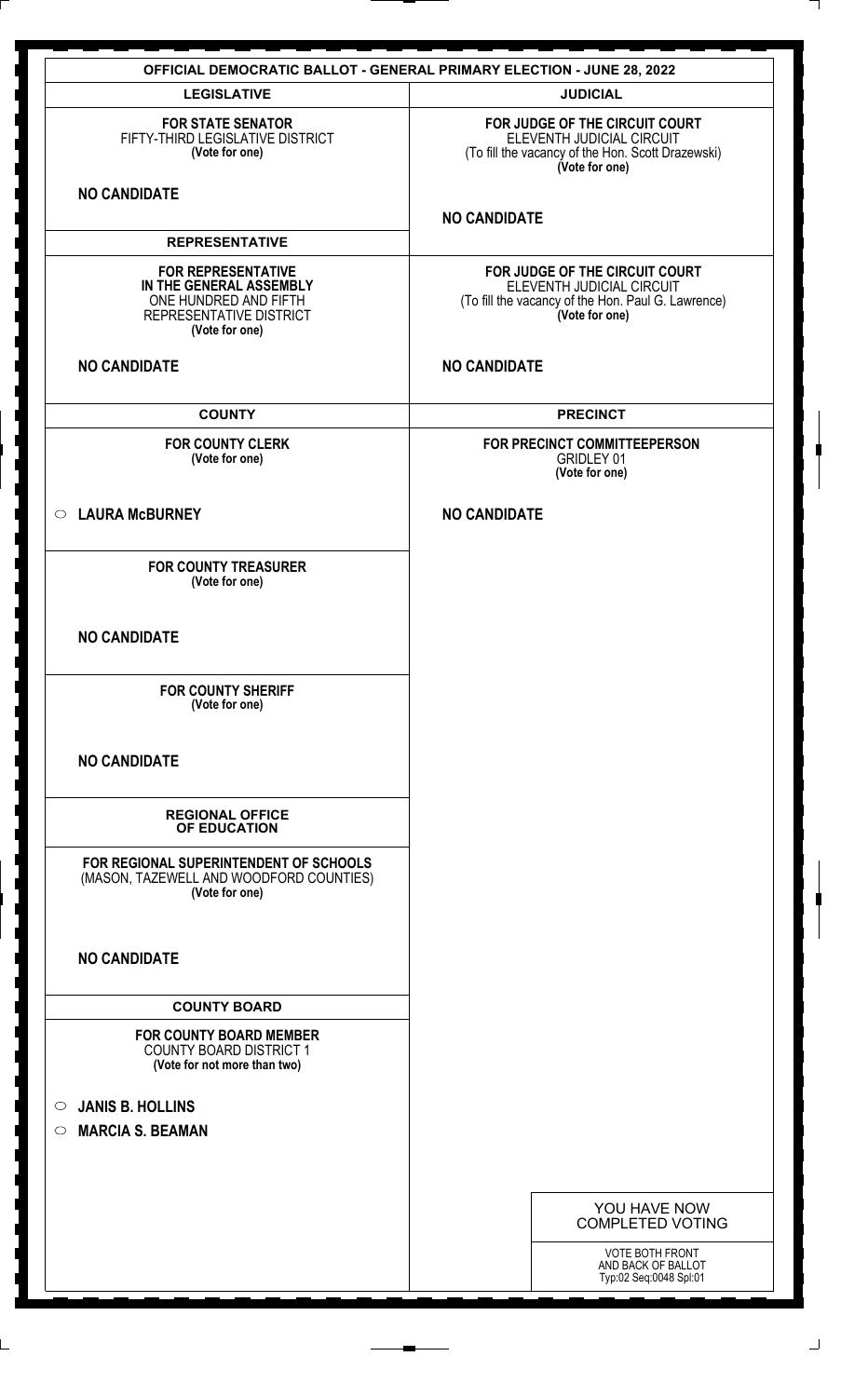| 11<br><b>OFFICIAL DEMOCRATIC BALLOT</b><br>12<br>Kathy Mic<br><b>GENERAL PRIMARY ELECTION</b><br>Kathy Michael, McLean County Clerk<br><b>Initials</b><br><b>JUNE 28, 2022</b><br><b>MCLEAN COUNTY, ILLINOIS</b><br><b>Sample</b><br><b>GRIDLEY 01 - BALLOT STYLE 49</b><br>21 |                                                                                                                                                                                                                                                                                                                                          |                                                                |                                                                                      |  |  |
|--------------------------------------------------------------------------------------------------------------------------------------------------------------------------------------------------------------------------------------------------------------------------------|------------------------------------------------------------------------------------------------------------------------------------------------------------------------------------------------------------------------------------------------------------------------------------------------------------------------------------------|----------------------------------------------------------------|--------------------------------------------------------------------------------------|--|--|
|                                                                                                                                                                                                                                                                                | To vote, darken the oval to the LEFT of your choice, like this $\bullet$ . To cast a write-in vote, darken the oval to the LEFT of the blank space provided and write the candidate's name in that space. If you tear, spoil, deface<br>erroneously mark this ballot, return to the election judge and obtain another.<br><b>FEDERAL</b> |                                                                | <b>CONGRESSIONAL</b>                                                                 |  |  |
|                                                                                                                                                                                                                                                                                | <b>FOR UNITED STATES SENATOR</b><br>(Vote for one)                                                                                                                                                                                                                                                                                       |                                                                | FOR REPRESENTATIVE IN CONGRESS<br>SIXTEENTH CONGRESSIONAL DISTRICT<br>(Vote for one) |  |  |
| $\circ$                                                                                                                                                                                                                                                                        | <b>TAMMY DUCKWORTH</b>                                                                                                                                                                                                                                                                                                                   | <b>NO CANDIDATE</b>                                            |                                                                                      |  |  |
| 40<br>41<br>43                                                                                                                                                                                                                                                                 | <b>STATE</b><br>FOR STATE CENTRAL COMMITTEEWOMAN<br>SIXTEENTH CONGRESSIONAL DISTRICT<br><b>FOR GOVERNOR AND</b><br>(Vote for one)<br><b>LIEUTENANT GOVERNOR</b><br>(Vote for one)                                                                                                                                                        |                                                                |                                                                                      |  |  |
| $\circ$                                                                                                                                                                                                                                                                        | (JB PRITZKER<br><b>JULIANA STRATTON</b>                                                                                                                                                                                                                                                                                                  | <b>ELIZABETH LINDQUIST</b><br>$\circ$                          |                                                                                      |  |  |
| O<br>◯<br>Write-in<br>49<br>Write-in<br>51                                                                                                                                                                                                                                     | <b>(BEVERLY MILES)</b><br><b>(KARLA SHAW</b>                                                                                                                                                                                                                                                                                             | <b>JOHN DANIEL</b><br>$\circ$<br><b>RICK WILKIN</b><br>$\circ$ | FOR STATE CENTRAL COMMITTEEMAN<br>SIXTEENTH CONGRESSIONAL DISTRICT<br>(Vote for one) |  |  |
| O                                                                                                                                                                                                                                                                              | <b>FOR ATTORNEY GENERAL</b><br>(Vote for one)<br><b>KWAME RAOUL</b>                                                                                                                                                                                                                                                                      |                                                                |                                                                                      |  |  |
|                                                                                                                                                                                                                                                                                | <b>FOR SECRETARY OF STATE</b><br>(Vote for one)                                                                                                                                                                                                                                                                                          |                                                                |                                                                                      |  |  |
| O<br>$\circ$<br>O<br>O                                                                                                                                                                                                                                                         | <b>ALEXI GIANNOULIAS</b><br><b>DAVID H. MOORE</b><br><b>ANNA M. VALENCIA</b><br><b>SIDNEY MOORE</b>                                                                                                                                                                                                                                      |                                                                |                                                                                      |  |  |
|                                                                                                                                                                                                                                                                                | <b>FOR COMPTROLLER</b><br>(Vote for one)                                                                                                                                                                                                                                                                                                 |                                                                |                                                                                      |  |  |
| $\circ$                                                                                                                                                                                                                                                                        | <b>SUSANA A. MENDOZA</b>                                                                                                                                                                                                                                                                                                                 |                                                                |                                                                                      |  |  |
|                                                                                                                                                                                                                                                                                | <b>FOR TREASURER</b><br>(Vote for one)                                                                                                                                                                                                                                                                                                   |                                                                |                                                                                      |  |  |
| ◯                                                                                                                                                                                                                                                                              | <b>MICHAEL W. FRERICHS</b>                                                                                                                                                                                                                                                                                                               |                                                                |                                                                                      |  |  |
| 61                                                                                                                                                                                                                                                                             |                                                                                                                                                                                                                                                                                                                                          |                                                                | <b>VOTE BOTH FRONT</b><br>AND BACK OF BALLOT<br>Typ:02 Seq:0049 Spl:01               |  |  |